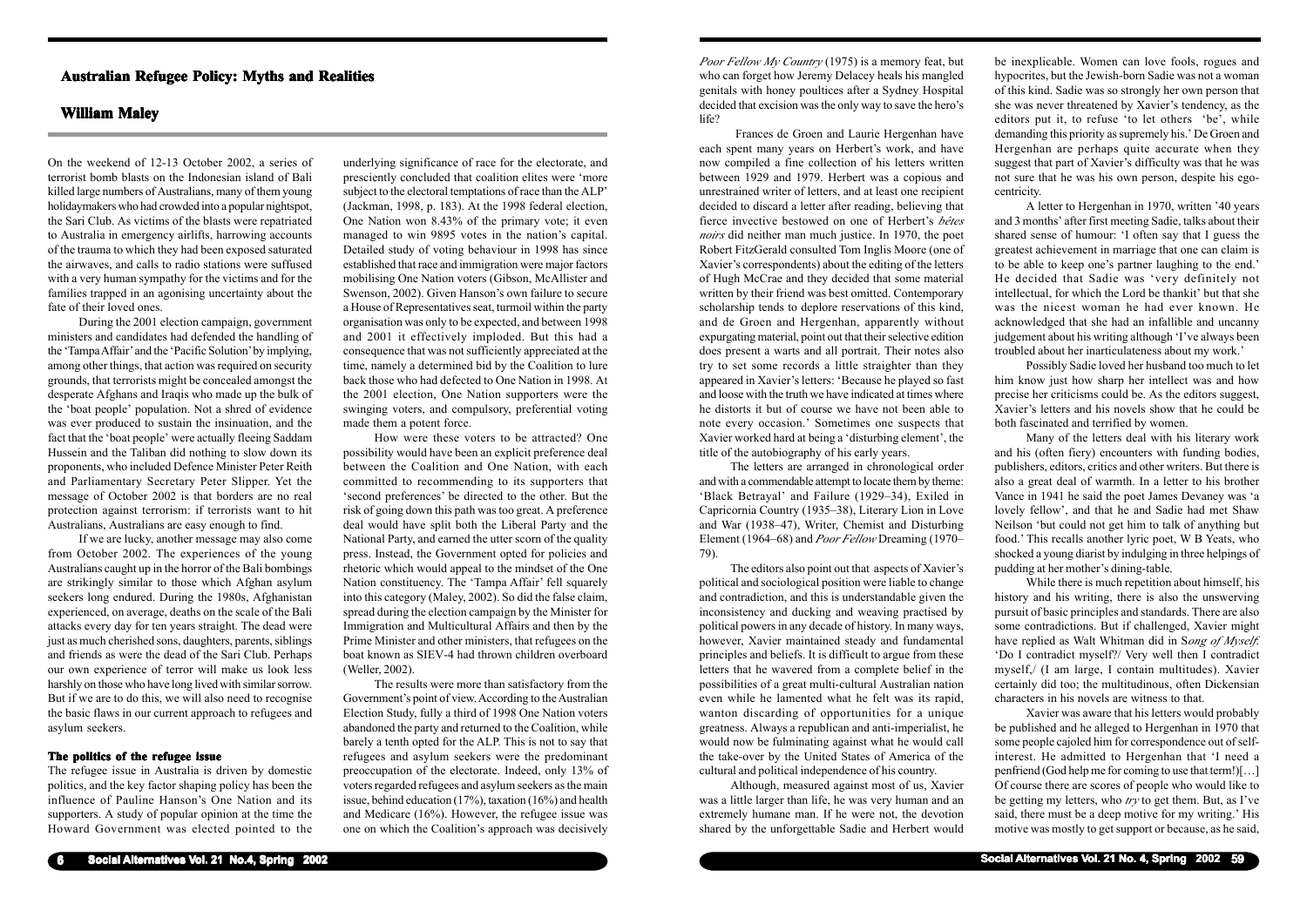**Social Alternatives Vol. 21 No. 4, Spring 2002 7**

preferred by the voters who counted, although analysis by Professor Ian McAllister suggests that the effects of the September 11 attack would on their own have been sufficient to cost the ALP the election, and outweighed the effects of the 'refugees' issue (McAllister, 2002).

#### **Do we help the neediest?**

While some of those who switched to the Coalition were undoubtedly driven simply by a dislike of immigrants, particularly people from the Middle East, others may have been swayed by the ostensibly moral argument that boat arrivals were taking (or as Immigration Minister Ruddock once charmingly put it, 'stealing') places from those in greater need. This argument is a spurious one, as careful scrutiny of the Government's

Offshore Resettlement Programme reveals. Fully 6,000 places of the 10,000 designated in 2002-03 for offshore beneficiaries are in fact set aside for 'Special Humanitarian' entrants who need not be refugees, but must have sponsors in Australia. These need not be immediate dependents of refugees, those entitled to what the Office of the United Nations High Commissioner for Refugees (UNHCR) calls 'derivative protection,' for the purpose of sponsorship is to find some local onto whom the costs of resettlement can be shifted. The Government does not pay the airfares for 'Special Humanitarian' entrants, which means that such visas are effectively available only to people who are welloff, or who have well-off sponsors (the very attribute for which boat people have been so relentlessly derided by the Immigration Minister).

Some deserving individuals do indeed enter Australia under the Special Humanitarian Program, but it is simply laughable for politicians to imply that this very substantial component of the offshore program necessarily helps those in greatest need. As the former Secretary of the Department of Immigration and Ethnic Affairs recently put it, the 'poor, unskilled, illiterate and non-English-speaking refugee with no links to Australia and stuck in a squalid camp may be in the greatest need of resettlement and have superior claims to "refugee status," but they are unlikely to be on our priority list' (Menadue, 2002).

While we are discussing those in greatest need, it is worth noting that applicants for places in the offshore program can be rejected if they are disabled. As long as this remains the case, virtuous talk about 'those in greatest need' should be recognised for what it is: empty politicians' blather. Refugees with physical disabilities are almost invariably among the neediest, yet the Offshore Resettlement Programme discriminates against them quite shamelessly. Those rejected have included

elderly refugees suffering from muscular degeneration, women rape-victims who are HIV+, and refugees with children suffering from Downs' Syndrome.

A particular distressing case came to light on 2 April 2001 when Shahraz Kiane, an Australian citizen who had earlier received a 'Protection Visa' as a genuine refugee, set fire to himself outside Parliament House in Canberra after becoming entangled in a bizarre jungle

> of bureaucratic frustrations following the rejection of his wife's application for a 'Split Family' visa because their 8-yearold child suffered from cerebral palsy. Mr Kiane died as a result of his injuries on 26 May 2001, and the handling of his family's case by the Department of Immigration and Multicultural Affairs was subsequently the subject of a scathing

Ombudsman's Report.

Six days before Mr Kiane set himself on fire, the Department had received a letter from a psychologist at the Canberra-based counselling service, Companion House, which warned that his mental health had continued to deteriorate and his suicide risk to increase. On 19 July 2001, the Secretary of the Department brushed this aside in a response to the Ombudsman which read:

The department receives large numbers of representations on the health conditions of sponsors and proposers in apparent attempts to force decisionmakers to act hastily and without full information. I am sure that you would agree that decisions should not be made under this sort of duress (Commonwealth Ombudsman, 2001).

One would almost have thought that it was the poor bureaucrats who were the victims of this bungle. The Secretary seemed not to realise that all he was revealing was the purblind mindset of some of the staff in his own agency.

# **Is Indonesia a safe country?**

This mindset is equally on display with the oft-repeated claim that those who seek protection in Australia are unworthy of sympathy because they could have done so elsewhere—notably in Indonesia. Perhaps we will hear less of this after the Bali bombing. But the entire line of argument requires much more careful exploration than it has typically received. First, Indonesia is not a party to the 1951 Convention Relating to the Status of Refugees. Nor is Malaysia. Nor is Pakistan. (When an Afghan asylum seeker reaches Australia, it is often the first country the asylum seeker has ever encountered which is a party to the Convention.) 'Protection' granted

**Protecting the bureaucracy came**

**ahead of protecting refugees**

commentators. Professor Anthony Hassall, an acknowledged authority on Stow's work, supplies the Forewords to both reprints, and full accounts of the books are given in his *Strange Country*, a 1986 study of Stow's prose and poetry. As Hassall reminds us in the Forewords, the elusive elements of these novels puzzled some readers who responded to the narratives but wanted sub-texts more easily pinned down. This would have defeated the intentions of the novels, since among other things, they were attempts to comprehend the mystic elements which bind together the physical reality of Australia and its inhabitants.

A half-century later, the stories may be understood with greater ease, even by adolescent readers. The themes have been embodied many times in prose, poetry and drama. Australian films have brought to life, through images and sound tracks, as much as by characters and narratives, the haunting and insistent experience of Australian life beyond the larger cities.

Both novels depict recurrent themes like the spiritual journey, inner exploration, and the paradoxes of the 'human condition' which, while acknowledging the physically earthly, is also relentlessly questioning. Stow's was among the twentieth-century fiction which dealt with attempts by non-Indigenous Australians to find a place for themselves in the continent. In *To the Islands*, Heriot attempts to reconcile his place and actions while in charge of the Christian mission with the idealism of his faith and the physical and spiritual reality of the Indigenous people he is meant to serve. To some readers, Heriot is an image of all those European settlers who were aware of their failure to meet their own hopes in the new country.

*Tourmaline,* it might be said, represents the physical and spiritual 'search for water' which lies at the heart of non-Indigenous occupation of the continent. Today, more than ever, this search has become imperative in the physical sense, and for many, our continued co-existence with the environment demands a response that lies beyond the material reality, call it what we will. As in several of Stow's novels, a key figure, the water diviner who names himself Michael Random, is a vulnerable and enigmatic figure who seems to offer a form of salvation to the people of Tourmaline, but who wants to lead because his need to lead is greater than the needs of those he tries to lead. After his death, his role as water diviner is taken by Kestrel, a tougher, more realistic figure.

*Tourmaline*, with some allusively-named characters, allows itself to be read as allegory, and as such, produces levels of resonance which can be enjoyed even if not fully understood. The narrator is a fairly active bystander figure who pulls the narrative together although not with exhaustive explication.

In both *To the Islands* and *Tourmaline,* as in all Stow's novels, there is a great deal of writerly tact and respect for the intuition of the reader that perhaps has something to do with the fact that he is also a poet. He is one of those writers whose prose fiction is most comfortably received by those readers who also like poetry.

In *To the Islands* and *Tourmaline*, women have an honourable but secondary place, something which will not surprise women readers. Perhaps the fact is that, in the harsh, conflictive environment of the novels, the most sensitive and responsive male characters embody many of those qualities traditionally held, rightly or wrongly, to be found more often in woman.

Stow was one of several Australian writers in recent decades influenced by Eastern mysticism, and among the commentators, Hassall and Helen Tiffin have examined the Taoist elements in *Tourmaline* which Stow helpfully indicated in the poem '*From* The Testament to Tourmaline.' Where some readers believe Eastern spiritual teachings incongruous in the context of Australia, others believe that in comprehending this land and our place in it, we need all the help we can get.

Stow's novels too may be helpful to a new generation of readers who are looking at the Australian condition with fresh curiosity and increased urgency. Finding a contemporary political and social meaning in the world of *Tourmaline*, as well as appreciating its literary qualities, might be a challenge students enjoy.

> ELIZABETH PERKINS JAMES COOK UNIVERSITY

## **A Disarmingly Disturbing Correspondent A**

De Groen, Frances and Hergenhan, Laurie (Eds.) *Xavier Herbert: letters*. UQP, St Lucia. ISBN 0 7022 3309 9 (pbk). pp.xviii + 490. \$45. 00

Everyone in the Australian literary scene over a certain age has a Xavier Herbert story to tell, and these letters will bring many of them vividly back to mind. Checking the year of his death (you couldn't forget he was born in Federation Year), I was surprised to find that Xavier died as long ago as 1984. He still stands very clearly in the visual imagination of those who had much to do with him. For all his idiosyncrasy, Xavier was an easy and courteous houseguest, bringing with him a large supply of the best pure honey which he considered a mainstay of human nutrition. Recalling all the events of the massive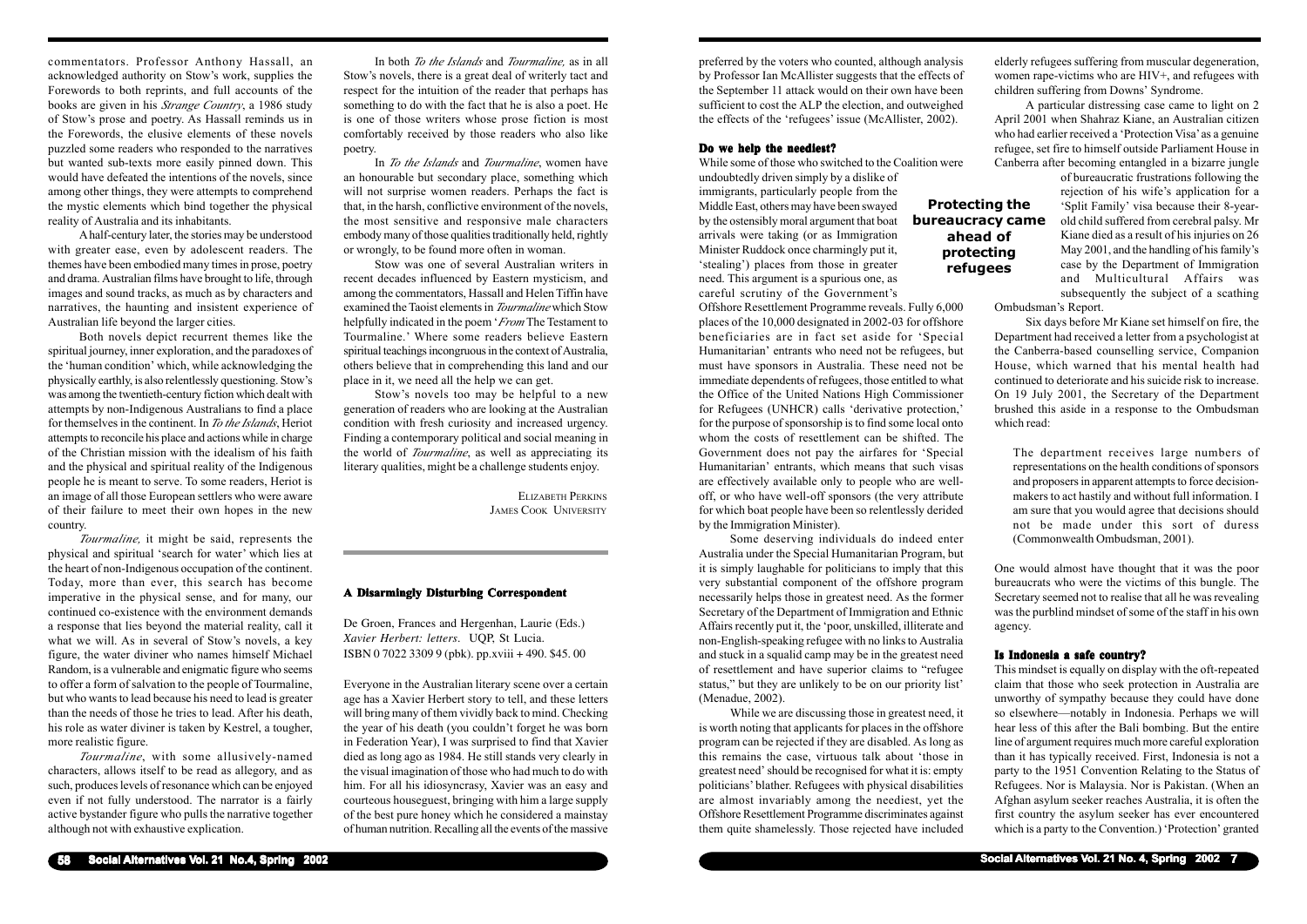in such countries is not a right under international law, but a privilege that can be swept away without notice if the political climate changes.

A recent and detailed study by Human Rights Watch has provided additional grounds for extreme scepticism about claims that countries such as Indonesia are safe. While Australian ministers and senior officials tend to be guided by escorts whenever they visit refugee settlements overseas, and as a result receive sanitised accounts of ground-level realities, Human Rights Watch's researchers presented a grassroots perspective on life as a refugee. As a result of its interviews 'with refugees who had already made their way to Australia, or who had been intercepted at sea by the Australian authorities

and returned to Indonesia,' Human Rights Watch determined 'that many of the refugees had legitimate, protection-related reasons for leaving their countries of so-called first asylum.' These reasons included

> serious risks of forcible return to countries where their lives and freedom were threatened

(refoulement); continuing threats from their original persecutors operating across borders; inability to acquire legal status and the related risks of harassment, arrest and detention; as well as discriminatory restrictions on their access to the labor market, housing, health care and education, often making daily subsistence impossible (Human Rights Watch, 2002, p. 3).

# **Do we identify refugees in our midst?**

Ministers often defend their harsh treatment of people in detention by claiming that they have been 'found' not to be refugees. Yet the processes used to assess people's claims are often remarkably suspect. For example, the Immigration Department has taken to using 'linguistic analysis,' in which applicants' voices are assessed by alleged experts, to identify applicants' countries of origin. The companies whose services are used have been heavily criticised by professional linguists (see Daley, 2002), and the methodological shakiness of such 'analyses' was exposed in a recent Federal Court case, *SBAQ v. Minister for Immigration & Multicultural & Indigenous Affairs* [2002] FCA 985. There, Justice Mansfield noted that while one company engaged by the Department stated that 'The person speaking has obviously his language background in Afghanistan,' another reported that 'The dialect/language variant occurring in the text/tape may with considerable certainty be said to originate from Quetta, Pakistan.' His Honour went on to remark that 'The two opinions are almost

the equivalent of two experts looking at an object, and one describing it as black and the other as white,' and offered the disturbing but obvious conclusion that the circumstances of the case gave 'little basis for confidence in the institutions which engage linguists and present their views as expert and reliable.'

The Government also trumpets the availability of <sup>a</sup>'merits appeal' to the 'independent' Refugee Review Tribunal, but in practice this is a poor substitute for proper testing of executive decisions by an independent judiciary (testing which the Government has sought to prelude through the mechanism of a 'privative clause' in the Migration Act 1958 which provides that decisions relating to applications for refugee protection visas 'must not be

challenged, appealed against, reviewed, quashed or called in question in any court'). Tribunal members are appointed for short terms, on the recommendation of the Immigration Minister, and need not have any legal qualifications or experience. In one case (*'C' v. Minister for Immigration and Multicultural Affairs* [2000] FCA 1649), the Full Federal Court found that

a Tribunal member had been 'unpardonably rude and offensive.'

More recently, the Federal Court took the unusual step of declaring invalid a Tribunal decision, in part because of 'selective and unfair use' of expert opinions which I myself had offered at a background seminar organised by UNHCR for Department and Tribunal staff on Afghanistan and Iraq, at which I was one of the invited speakers (see *SAAG v. Minister for Immigration & Multicultural & Indigenous Affairs* [2002] FCA 547). And a classic example of the weakness of the Tribunal as a means of ensuring accountability is the Badraie case, highlighted in an August 1991 ABC Four Corners television programme, where an applicant had to fight all the way to the Full Federal Court to ensure that his claims would be assessed in accordance with proper procedures (see *N1202/01A v. Minister for Immigration and Multicultural Affairs* [2002] FCAFC 94).

On 8 August 2002, and this time following the proper procedures, the Refugee Review Tribunal recognised that Mr Badraie and his family were refugees. In the meantime, seven-year-old Shayan Badraie had been deeply traumatised by detention, and Mr Badraie himself had been scorned by the Immigration Minister, who stated on the ABC's 7.30 Report on 14 August 2001 that 'clearly this is a case in which the family are not refugees.' On this occasion, as in the Children Overboard episode, Mr Ruddock rushed in where angels fear to tread. Protecting the bureaucracy came ahead

**The refugee issue was one on which the Coalition's approach was decisively preferred by the voters who counted**

**Social Alternatives Vol. 21 No. 4, Spring 2002 57**

### **The 1901 Commonwealth Election and the Importance of Historical Reflections**

Marian Simms (Ed.) (2001) *1901: The Forgotten Election* St Lucia: University of Queensland Press in Association with the API Network and Curtin University of Technology.

The first parliamentary election ever held in the Commonwealth of Australia has been a neglected object of study – until now. Hence the subtitle of *1901: The Forgotten Election*, an edited collection whose contributors include political scientists, historians, economic historians and former politicians. The book is modelled on the approach used in studies of contemporary elections by a team that includes the editor and a number of the contributors to this volume and has in recent times been published in the same series. This book gives new meaning to the term 'post-election study', being published one hundred rather than one or two years after the event! Notwithstanding the obvious challenges posed by such a temporal gap and the unavailability of much of the kind of data that informs the modern equivalents, the book is remarkably successful in portraying the flavour and key elements of the election and in providing interesting and informative analyses of its processes and outcomes.

Following an introductory chapter, there are five sections, each with a number of chapters, plus five appendices containing an array of fascinating statistical material about the voting, the candidates and the results. The five sections are on 'electoral methods and voting administration', 'selected leaders' perspectives', 'parties, groups and campaigns', 'local case studies' and 'candidates and voting outcomes'. Strangely, and without explanation, the section on leaders, while including chapters on Alfred Deakin, George Reid, Charles Kingston and Andrew Fisher, does not contain a study of the Protectionist prime minister before and after the election, Edmund Barton.

Not surprisingly, given that the election was held under the existing laws of the former colonies, the book emphasises the differences between the states in the way the election was conducted, in the way the parties operated and, especially, in the electoral methods and voting provisions. Most states but not all had first-pastthe-post voting, some in combination with multi-member electorates (and some with one electorate for the whole state); in some cases voters were to put crosses beside the names of their preferred candidates, in others they were required to strike out the names of the candidates for whom they did not wish to vote; Aborigines and women were able to vote in some states but excluded in

others.

The book contains many other intriguing insights into the election and the politics of the era. For example, as is emphasised in more than one contribution, the boundaries between political parties were much less clear than in contemporary politics. The overlaps and common ground occurred not only between the Protectionists and the Free Traders but also between both of these parties and the emerging Labour Party (generally spelt with a 'u' at the time). The project especially deserves credit for including some statistical analysis of the results in which, despite formidable difficulties, census data are matched with electoral data to produce an aggregatelevel multivariate analysis. This produces interesting and in some cases surprising revelations, including that Catholic voters were linked to Protectionist support rather than Labour support, despite the widespread assumptions of modern times of an enduring connection between Labor and the Catholic vote and that farmers, as they do now, favoured Protectionism rather than Free Trade. Despite the limited suffrage, we also have the first evidence of the longstanding relative disinclination of women to support the Labor Party, a connection which may finally have been broken at the most recent federal election, one hundred years on.

> CLIVE BEAN SCHOOL OF HUMANITIES AND HUMAN SERVICES QUEENSLAND UNIVERSITY OF TECHNOLOGY

#### **Allusive but Timely**

Randolph Stow (2002) *To the Islands* (1958) ISBN 0 7022 3310 2 (pbk). pp.xii + 186. \$19.95 *Tourmaline* (1963) ISBN 0 7022 3311 0 (pbk). pp. xi  $+ 210$  \$19.95 University of Queensland Press.

These timely and reasonably-priced reprints of early Stow novels will be welcomed by teachers and students looking for fiction which deals with enduring preoccupations of the Australian consciousness and perennial themes of our literature. Preceded by *A Haunted Land* (1956) and *The Bystander* (1957), *To the Islands* and *Tourmaline* are arguably Stow's most popular work, although *Visitants* (1979) contains for me, the most memorable incidents and descriptions.

Stow is not one of our neglected writers. He has been critiqued and, on the whole, well supported by scholars and critics since the 1950s, and his writing continues to receive attention from contemporary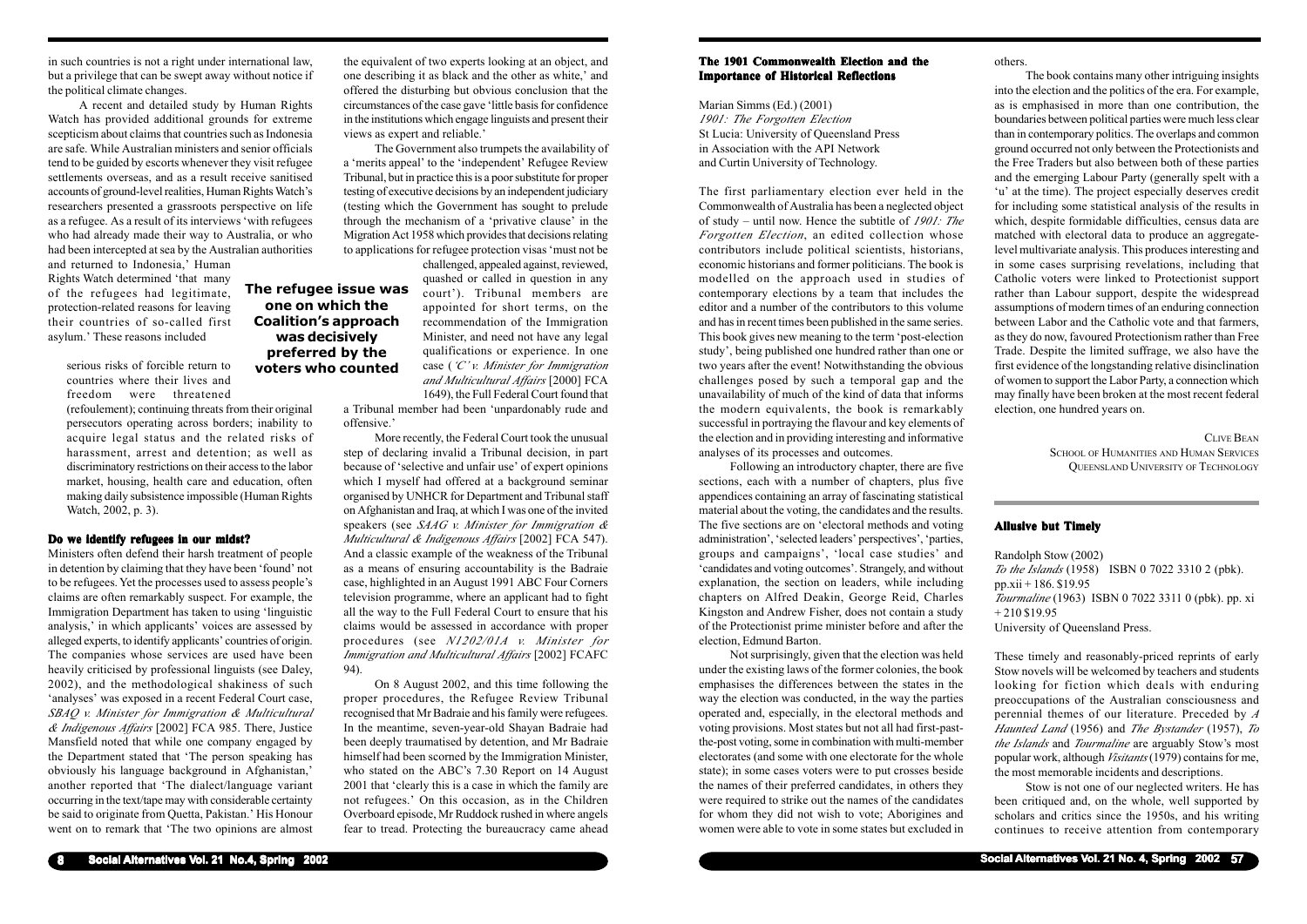of protecting refugees.

# **A new torture? Temporary protection**

In preparation for the 1998 election, Pauline Hanson released a policy document on immigration which argued that refugees should be given only 'temporary protection.' On 20 August 1998, the Commonwealth Minister for Health and Community Services, Dr Michael Wooldridge, launched a blistering attack on Hanson's arguments. Noting the 'spurious claim' that Australia 'should only be a temporary haven for refugees before they are sent back again when things get better,' he responded by labelling the claim 'deeply flawed and dangerous.' He went on to observe that 'creating insecurity and uncertainty as these views undoubtedly do is one of the most dangerous ways to add to the harm

that torturers do,' and concluded that 'we must not and will not turn our backs on those who come here for refuge. To do so would be to betray our moral obligation as a community and to betray that great Australian tradition of helping out those in need' (Wooldridge, 1998).

Indifferent to whether it would add to the harm that torturers do, the Howard Government ignored this sage advice in late

1999 and introduced a regime pursuant to which 'undocumented arrivals' found to be genuine refugees can receive only 'Temporary Protection Visas' (TPVs). Hanson must have felt like opening the champagne.

But the injection into refugees' lives of a pervasive sense of insecurity was only the beginning of the barbarities associated with TPVs. In October 2001, when the vessel known as SIEV-X sank en route from Indonesia to Australia, the 353 who died included three little girls, Imman, Fatima and Zahraa Alzalimi, whose father Ahmed was a recognised refugee, living in Australia with a TPV. A condition attached to his TPV had denied him the right to sponsor his wife or young children to join him, and in effect thrust them into the hands of people smugglers. Mr Alzalimi's wife, Sondos Ismail, was one of the 44 survivors of the SIEV-X sinking, but another condition attached to Mr Alzalimi's TPV denied him the right to re-enter Australia if he left for any reason.

Peter Mares recorded that the Immigration Minister 'was unmoved by calls to grant him an exception in these exceptional circumstances' (Mares, 2002, p. 202). This prompted the highly-respected Neville Roach, Chairman of Fujitsu Australia, to resign as Chair of the government's Council for a Multicultural Australia. What Mares did not record was that the restrictive visa condition imposed by the Immigration Department was a flagrant violation of the 1951 Convention Relating to the Status of Refugees. Article 28 of the Convention provides that

The Contracting States shall issue to refugees lawfully staying in their territory travel documents for the purpose of travel outside their territory, unless compelling reasons of national security or public order otherwise require, and the provisions of the Schedule to this Convention shall apply with respect to such documents.

And paragraph 13.1 of the Schedule provides that 'Each Contracting State undertakes that the holder of a travel document issued by it in accordance with Article 28 of this Convention shall be readmitted to its territory at any

> time during the period of its validity.' This obligation was not one imposed on Australia: it was voluntarily accepted by the Menzies Government when it ratified the Refugees Convention in 1954. But meeting one's obligations seems to matter little to the Howard Government when there are Hansonites to appease. Indeed, as former Liberal Prime Minister Malcolm Fraser recently observed, 'It now seems that this government has put Pauline

Hanson's policies into effect. (Fraser, 2002).

## **In conclusion**

The preceding paragraphs only touch on some of the key flaws of present policy. The long-term psychological damage associated with the policy of detention without trial for undocumented arrivals deserves a study of its own (see Silove, Steele, and Watters, 2000). So does the corruption of Australia's promotion of 'good governance' in the South Pacific as a result of the 'Pacific Solution' (see Oxfam, 2002; Fry, 2002).

From the above discussion, it is clear that Australia's refugee policy is a shambles, sustained at best by half-truths, and stained by a cruelty towards victims of persecution that no reference to 'popular support' can justify in a decent country. And it is by returning to basic decency that we can begin to see a path out of our present situation. Since early 2002, the Australian Government has been keen to assert that Afghanistan is now safe for the return of Afghan refugees in our midst, and if Saddam Hussein were overthrown by the US, it would only be a matter of time before a similar argument were to be mounted in respect of Iraqis. Yet in appraising such claims, it is necessary to show some trace of humanity. Before long, it will also be 'safe' in a narrow sense for Australians to return to Kuta Beach in Bali, but only the crassest boor would propose that the young Australian victims of the bombing

**Virtuous talk**

**about 'those in greatest need' should be recognised for what it is: empty politicians' blather**

# **The Active Lonely Friend**

This is the text of the speech given by Dale Hess to launch this book.

Rigney, Victoria (2002) *Peace Comes Walking.* Glass House Books, Paperback, 290pp. Price: \$25 ISBN 1876819960.

*Peace Comes Walking* is a biography of Donald Groom, the first full-time Yearly Meeting Secretary of the Religious Society of Friends (Quakers) in Australia. It is written by Victoria Rigney, a Friend from Tasmania Regional Meeting. Donald Groom's arrival in Sydney (with Erica and Brian) in April 1970 coincided with the arrival of Queen Elizabeth, Prince Phillip, Prince Charles and Princess Anne. The Royal Family received a huge fanfare; the Groom family received a much smaller fanfare, but nevertheless there was great excitement among Friends. Appointing a YM Secretary, the first paid- position among Friends in Australia, was a big step.

The expectations surrounding the appointment were high. Donald came to Australia with a lifetime's experience devoted to Quaker Service. He had served in Spain and France with Quaker Service giving aid to the victims of the Spanish Civil War. It was here that he saw the ravishes of war first hand. He then spent the next 21 years in India where he saw the effects of grinding poverty first hand. He had a vision for rural development which he implemented at the Settlement at Rasulia. During his time in India he got to know many prominent Indians, e.g. Gandhi, Bhave, Narayan, Nehru, Prasad, Desai, Tagore, etc. Of these Mohandas Gandhi and his successor, Vinoba Bhave, influenced him very deeply. He was drawn to the spirituality and political objectives of these men. He supported the 'Quit India' campaign for independence, and participated in the *Bhoodan* movement (walking from village to village asking landowners for gifts of land for the poor), the *Shanti Sena* (Gandhi's Peace Army, who would interpose themselves between parties in conflict), and *Sarvodaya* (Gandhi's program for the welfare of all). The *Bhoodan* movement was instituted by Bhave and the programs of *Shanti Sena* and *Sarvodaya* were continued by Bhave and Narayan. Donald committed himself to Gandhi's and Bhave's idea that the transformation of India, improving the lives of all, lay with the villages. His walking from village to village asking for land grants for the poor gave rise to the book's title.

Donald was a complex person. Throughout his life he continued to search to deepen his spirituality. He was by nature shy and conservative in demeanour; a man who sometimes suffered depression and loneliness. But he was also warm, particularly on a one-to-one basis, and courageous. He was a man who offered others hope and vision, a man radically committed to nonviolence and peace.

Victoria Rigney writes well and openly about the tensions in Donald's life ¾ð ðtensions with Friends Service and individual Friends about his ideas and methods of developing Quaker Service, which varied from colonial tradition, and his advocating a pacifist position during World War II; tensions with the missionaries and Mid-India Quakers about his blending Hinduism and Quakerism; tensions with Indian cultural practices; and tensions within his family regarding the education of his children, his activism and spiritual development resulting in his separation and aloofness from his family; tensions about the needs of his fam $\frac{3}{4}$ ay; problems of balancing the help and support we can offer others and the needs of our family.

Although Victoria doesn't concentrate on Erica's life, she comes across in the book as a warm, outgoing, resourceful person with great inner strength. She is the source of stability for the family, which enabled Donald to work towards his vision.

At the time that Donald and Erica came to Australia, two major social issues embroiled Australia, the Vietnam war and the struggle for Aboriginal Land Rights. Donald made significant contributions in both areas. Particularly well remembered was his support for draft resisters and conscientious objectors.

On his way home from the War Resisters Triennial Conference in England in 1972 he stopped in India. He was on his way to visit his friend, J.P. Narayan, again when his plane crashed. Donald's death was a great shock to Friends in Australia (and elsewhere), partly because of its unexpectedness ¾ð ðnews from a far off land; partly because of our expectations for him. He hadn't had time to reach his full potential. And we were just getting to know him.

The Donald Groom Fellowship was established as an initiative to carry on his work. Victoria summarises the work of the Fellowship at the end of the book. I commend this book to *Social Alternatives* readers. The proceeds from sales of the book go to supporting the Donald Groom Fellowship.

DALE HESS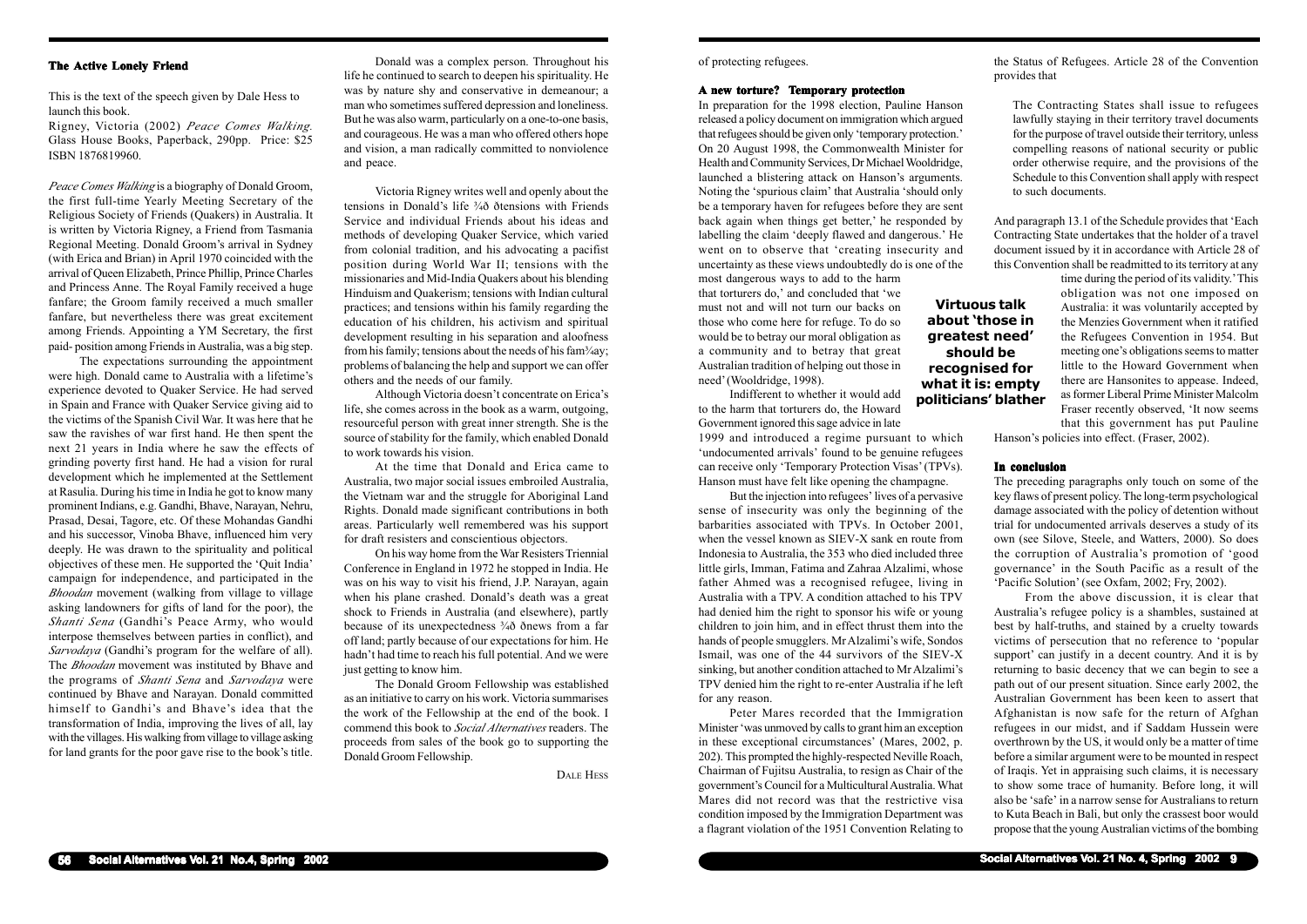be forced to do so. There is a lesson here for those who are not so hardened—or politically opportunistic—that the agony of the persecuted passeth their understanding.

# **References**

- Commonwealth Ombudsman. (2001). *Report on the Investigation into a Complaint about the Processing and Refusal of a Subclass 202 (Split Family) Humanitarian Visa Applicatian*. Canberra: Office of the Commonwealth Ombudsman.
- Daley, P. (2002, 27-28 July). From Sweden, the final word on who's who at Woomera. *The Sydney Morning Herald*.
- Fraser, M. (2002, 27 March). The big lies of 'border protection'. *The Age*.
- Fry, G. (2002).The 'Pacific Solution'? In Maley, W., Dupont, A., Fonteyne, J-P., Fry, G. & Jupp, J. (Eds.). *Refugees and the myth of the borderless world* (pp. 23-31). Canberra: Department of International Relations, Research School of Pacific and Asian Studies, Australian National University, Keynotes no.2.
- Gibson, R., McAllister, I. & Swenson, T. (2002). The politics of race and immigration in Australia: One Nation voting in the 1998 election. *Ethnic and Racial Studies, 25*(5), pp. 823-844.
- Human Rights Watch. (2002). *Not for export: Why the international community should reject Australia's refugee policies* . New York: Human Rights Watch.
- Jackman, S. (1998). Pauline Hanson, the mainstream, and political elites: The place of race in Australian political ideology. *Australian Journal of Political Science*, *33*(2), pp. 167-186.
- Maley, W. (2002). Receiving Afghanistan's asylum seekers: Australia, the Tampa 'Crisis', and refugee protection. *Forced Migration Review, 13*, pp. 19- 21.
- Mares, P. (2002). *Borderline: Australia's response to refugees and asylum seekers in the wake of the Tampa*. Sydney: University of New South Wales Press.
- McAllister, I. (2002). *Border protection, the 2001 election and the Coalition victory.* Paper prepared for the Australasian Political Studies Association Conference, Australian National University, 2-5 October.
- Menadue, J. (2002, 22 July). Taking advantage of the Earth's most vulnerable. *The Canberra Times.*
- OXFAM. (2002). *Adrift in the Pacific: The implications of Australia's Pacific refugee policies*. Melbourne: Oxfam/Community Aid Abroad.
- Silove, D., Steel, Z., & Watters, C. Policies of deterrence and the mental health of asylum seekers. *Journal of the American Medical Association, 284* (5), pp. 604-611.
- Weller, P. (2002). *Don't tell the prime minister*. Melbourne: Scribe Publications.
- Wooldridge, M. (1998). Speech at launch of GPs manual on refugee health and general practice, 20 August.

## **Author**

Dr William Maley is Associate Professor of Politics, University College, University of New South Wales. He is also a Barrister of the High Court of Australia, a Member of the Order of Australia and Chair of the Refugee Council of Australia. He is author of *The Afghanistan Wars* (New York: Palgrave Macmillan, 2002); edited *Dealing with Mines: Strategies for peacekeepers, aid agencies and the international community* (Canberra: Australian Defence Studies Centre, 1994), *Shelters from the Storm: Developments in International Humanitarian Law* (Canberra: Australian Defence Studies Centre, 1995).

Who's Who

"If not us, who?"

**GORBACHEV** 

"I want to be there when everyone suddenly finds out what it has all been for."

MANNING CLARK QUOTING IVAN KARAMAZOV

For fifty dollars or so, the Directory incorporates the elite from A to Z, the men of note and token women too, but what would be best read is left unsaid. Instead of the solemn curricula vitae replete with titles, honours and decorations why not show how the makers and shakers the fakers and takers reached their lofty stations?

Allow the work and skill but also include self-promotion, lies and compromise, betrayals, the smiler's knife, the machinations and manipulations, and all that money buys - No principle replaces Number One when fame and fortune are there to be won.

> GEOFFREY QUINLAN KINGSTON, A.C.T.

undermining them'. The likes of Abbott and Anderson should take heed of her warnings. Those harkening back to some utopian 'good old days' of the 1950s forget the lack of communication and the emotional repression. The 'happy' nuclear family back then often had a dark side of violence, inequality and oppression.

The home I created for my children in the 1980s and 1990s, and the families their friends grew up in were markedly different from those of my childhood. Our families certainly were not always happy (that is unrealistic) but there was much more communication and honesty  $-$  it was safe for my children to express their thoughts and feelings. While I couldn't wait to leave home at the age of 16, it was such a wrenching for both my children and myself when the time came. That certainly wasn't for a lack of independence. I had managed to create what I had missed out on: a real home, a safe haven. And it became much more so after my divorce. My children have never once asked me why I left their father. They have no need to as our lives became better in many ways. And their father, for so long an absent dad during the marriage, was much more present when they spent time with him.

However it was not all plain sailing. We had less money. We were not helped by the adversarial stances the lawyers chose in the divorce process. In hindsight, I could have made better decisions and choices and thereby had a smoother divorce. Regardless, I continued to be the full-time caregiver. My children got high grades at school, never needed therapy, both go to university and do not use drugs. They are far more balanced and emotionally healthy than I was at their age. And they are not exceptions. Many of their friends, though children of divorce, are high achievers and interesting and creative people.

Divorce is here to stay. Families can already be broken with or without divorce. This brokenness – the various forms of violence that grow within families and the lack of safety and love – is where the damage to children is done. Pamela Kinnear (2002) suggests that rather than insisting parents stay together for the sake of the children, 'it would be more useful to encourage parents to attempt to resolve conflict in constructive ways for the sake of the children, preferably within the marriage but, if that is not possible, outside of it'.

Divorce need not be damaging. But this war on divorce is. Its crusaders are stigmatising if not hurting groups of people rather than helping children and families. We need to be wary of research that is blatantly promarriage and dismisses or ignores healthy relationships within a variety of living arrangements. We also need to ignore the wailing of politicians and journalists who, fuelled by such research, want us to return to a romanticised version of nuclear family life in the fifties that simply never existed. Divorce could have been the best thing that could have happened to some of the women and their children trapped behind those white picket fence.

#### **References**

- Abbott, T. (2002, August 5). A family should be for life. *The Australian*, p.13.
- Arndt, B. (2002, August 31-September 1). Bride and gloom. *Sydney Morning Herald*, p. 20.
- Coontz, S. (2002, April 8). Nostalgia as ideology. [Online]*. The American Prospect*, *13* (no.7). Available: Internet: <http://www.prospect.org>
- Hetherington, E M. (2002, April 8). Marriage and divorce American style. [On-line]. *The American Prospect*, *13* (7). Available: Internet: <http:// www.prospect.org>
- Hetherington, E. M. and Kelly, J. (2002). *For better or for worse: Divorce reconsidered.* New York*:* W.W. Norton.
- Institute for American Values (2000). *The marriage movement: A statement of principles.* New York*:* Institute for American Values.
- Kinnear, P. (2002, June). New families for changing times*.* Summary*. Australian Institute Discussion Paper No 47*. [On-line]*.* Available: Internet: <http:// www.tai.org.au>
- McGuinness, P. (2000). Where is Quadrant going? *Quadrant, XLIV* (3), pp. 2-4.
- Pell, G. (2002). The failure of the family*. Quadrant, XLV1* (3), pp.16-22.
- Pinsof, W. (2002).*'*The death of till death us do part. *Family Process Journal, 4* (9), pp.135-157.
- Waite, L. & Gallagher, M. (2000). *The case for marriage: Why married people are happier, healthier and better off financially.* New York: Doubleday.
- Waite, L., Browning, D. , Doherty, W. , Gallagher, M. , Luo,Y. & Stanley, S. (2002). IAV Does divorce make people happy? Executive summary. [On-line]. Available: Internet: <http:// www.americanvalues.org>
- Wallerstein, J., Lewis, J. & Blakesee, S. (2000). *The unexpected legacy of divorce: A 25-year landmark study.* New York: Hyperion

## **Author**

Mary Garden is the author of *The Serpent Rising: A Journal of Spiritual Seduction*, an exploration and expose of Indian gurus and cults. Her present research and writing focuses on alternative lifestyles and social issues.